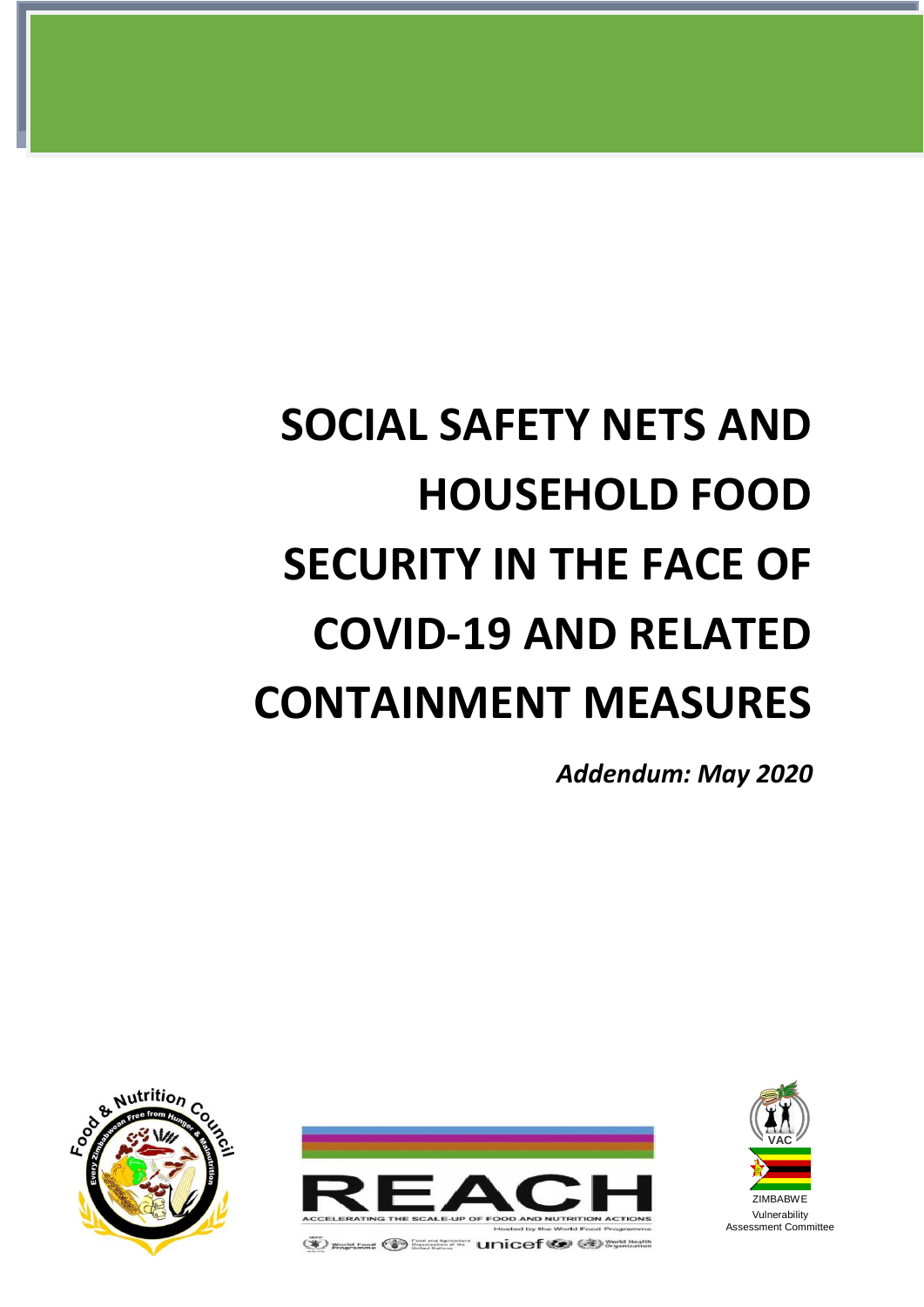### **BACKGROUND**

#### **1.1. Introduction**

Social protection measures such as social safety nets provide direct support either in the form of cash or in-kind goods and services to smooth consumption, compensate for loss of incomes, and prevent falls into poverty. More so, social protection measures can play a decisive role in protecting lives and livelihoods by securing incomes, ensuring access to safe, sufficient and nutritious food, providing support with childcare, cash or other allowances, and facilitating access to health care1. Implementing adequate social protection measures in response to COVID-19 is therefore critical to saving both lives and livelihoods. Ensuring that social protection measures reach all vulnerable rural and urban populations will be crucial to avoid further spread of poverty and hunger<sup>2</sup>. Protecting and supporting livelihoods will require the combination of social protection interventions to protect income and prevent negative coping strategies, and measures to support production throughout the agri-food system (e.g., market access; public purchases from small producers) while ensuring that occupational safety and health measures are put in place and accessible. This approach can provide the right stimulus on the supply side, while avoiding imbalances in supply and demand3. During crisis times like the COVID-19 pandemic, there is also need to temporarily extend social protection programmes to new households, e.g. to households which were deemed ineligible in social protection programmes implemented before the COVID-19 pandemic4. There are two challenges for social protection; the first is to protect vulnerable populations that already qualify to receive government support and the second

-

<sup>4</sup> Gerard, Imbert and Orkin (2020). Social Protection Response to the COVID-19 Crisis: Options for Developing Countries. Policy Brief. [https://econfip.org/policy-brief/social-protection-response-to-the-covid-19-crisis](https://econfip.org/policy-brief/social-protection-response-to-the-covid-19-crisis-options-for-developing-countries/)[options-for-developing-countries/](https://econfip.org/policy-brief/social-protection-response-to-the-covid-19-crisis-options-for-developing-countries/)

<sup>1</sup> Nuriddin A, *et al*. *BMJ Glob Health* 2018;**3**:e000410. doi:10.1136/bmjgh-2017-000410

<sup>2</sup> FAO (2020).<http://www.fao.org/3/ca8561en/CA8561EN.pdf>

<sup>3</sup> FAO (2020), Anticipating the impacts of COVID-19 in humanitarian and food crisis contexts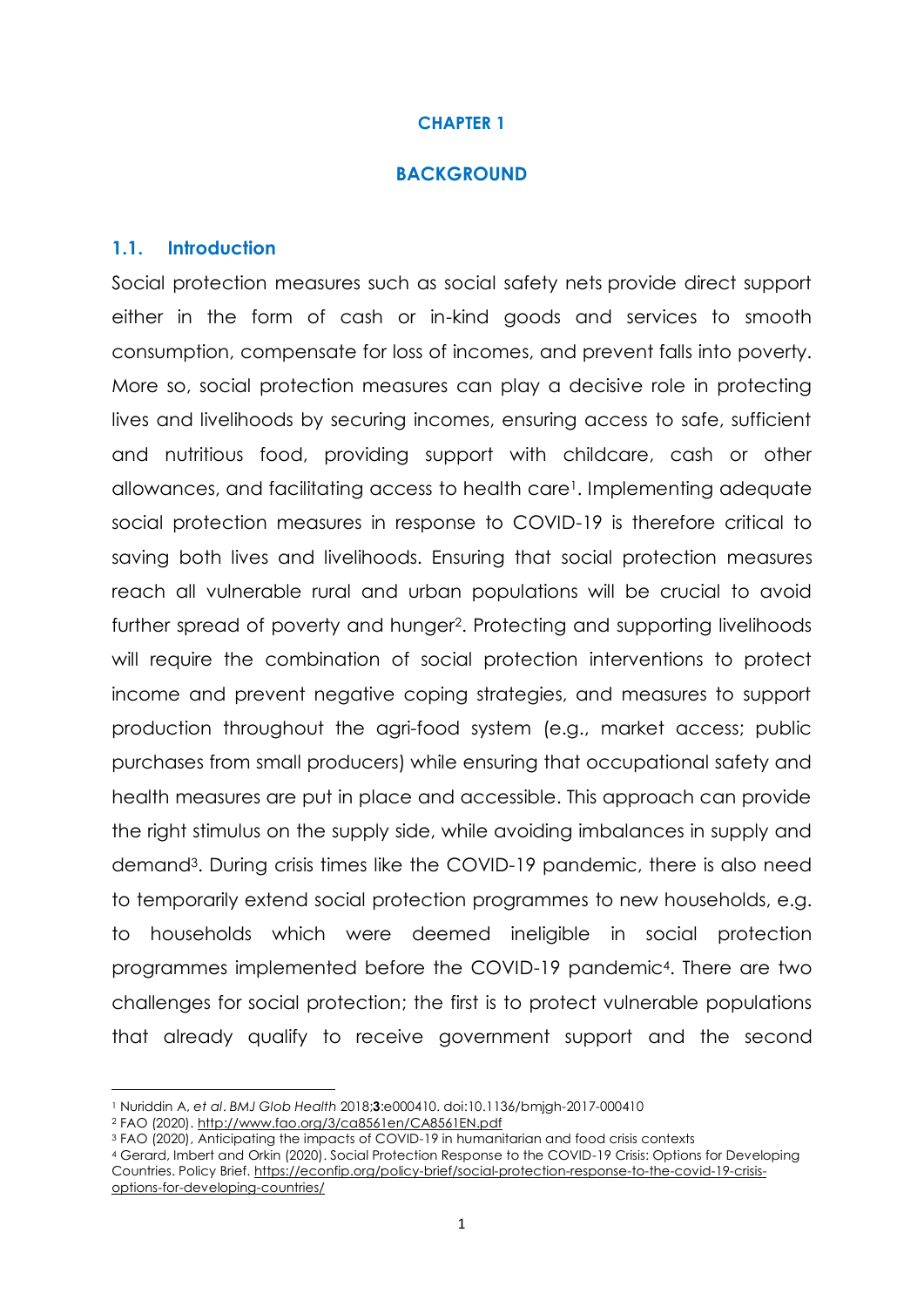challenge is to create mechanisms to reach populations likely to be severely impacted by the economic downturn associated with the pandemic, e.g. workers in restaurants, hotels etc<sup>5</sup>.

## **1.2. Assessment methodology**

## **1.2.1. Data generation process**

The 2019 ZimVAC rural and urban livelihoods assessments were informed by the multi-sectoral objectives generated by a multi-stakeholder consultation process. Appropriate survey designs and protocols informed by the survey objectives were developed. The assessments employed both a structured household questionnaire and a community focus group discussion questionnaire as the two primary data collection instruments. ZimVAC national supervisors and enumerators were recruited from Government Ministries/departments, United Nations and Non-Governmental Organizations and underwent training in all aspects of the assessments. The Ministry of Public Works and National Housing coordinated the recruitment of provincial level enumerators and mobilisation of vehicles in each of the country's 10 provinces.

## **1.2.2. Sample size determination and description**

As already stated above, the 2019 assessment comprised the rural and the urban livelihoods assessment and the criteria for the selection of the sample observations for the two assessments are outlined below. The use of secondary data and relevant literature review were an integral part of the methodology for both the rural and urban livelihoods assessments including this consolidated report. In addition, both livelihoods assessments used a structured household questionnaire and a community focus group discussion questionnaire as the two primary data collection instruments. ZimVAC national supervisors and enumerators were recruited from Government Ministries/departments, United Nations and Non- Governmental Organizations

**<sup>.</sup>** <sup>5</sup> Inter-American Development Bank (2020.).Social Policy Responses To The Effects Of Covid-19. <http://idbdocs.iadb.org/wsdocs/getdocument.aspx?docnum=EZSHARE-1132863027-3>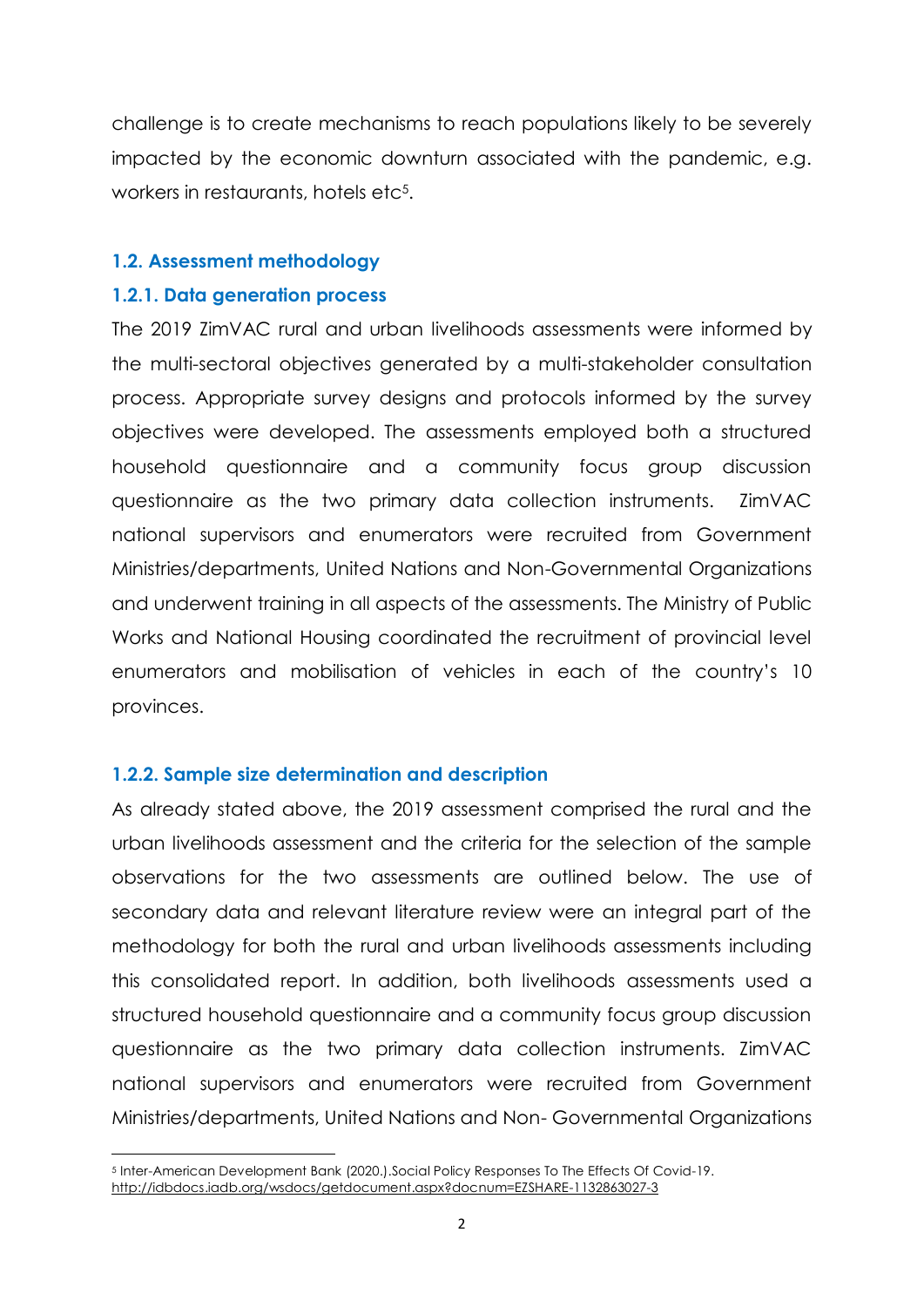and underwent training in all aspects of the assessment. The Ministry of Local Government, Public Works and National Housing coordinated the recruitment of provincial level enumerators and mobilization of vehicles in each of the 10 provinces.

#### *Rural assessment*

The assessment used structured household and community key informant Focus Group Discussion (FGD) tools as the primary data collection tools, both of which were android based. ZimVAC national supervisors (including Provincial Agritex Extension Officers and Provincial Nutritionists) and enumerators were recruited from Government, United Nations, Technical partners and Non-Governmental Organizations. These underwent training in all aspects of the assessment. The Ministry of Local Government, Public Works and National Housing through the Provincial Administrators' offices coordinated the recruitment of district level enumerators and mobilization of provincial and district enumeration vehicles. Primary data collection took place from 10<sup>th</sup> to the 24<sup>th</sup> of May 2019.

#### *Urban assessment*

The assessment used an android based structured household questionnaire as the primary data collection tool. ZimVAC national supervisors (including Provincial Agritex Extension Officers and Provincial Nutritionists) and enumerators were recruited from Government, United Nations, Technical partners and Non-Governmental Organizations. These underwent training in all aspects of the assessment. The Ministry of Local Government, Public Works and National Housing through the Provincial Administrators' offices coordinated the recruitment of district level enumerators and mobilization of provincial and district enumeration vehicles. Primary data collection took place from 12<sup>th</sup> to the 23<sup>rd</sup> of August 2019.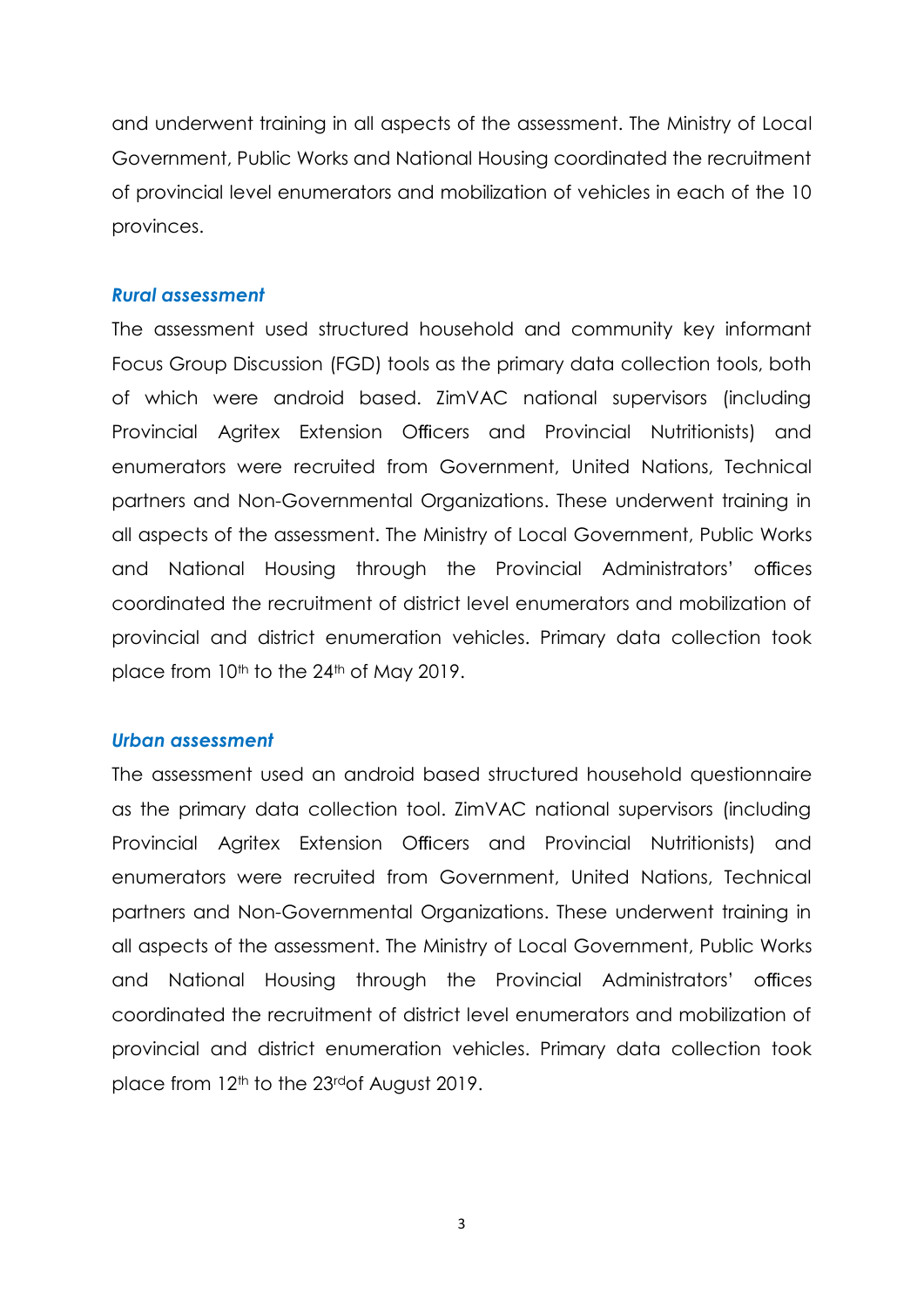## **1.2.3. Consolidated data**

The consolidated rural and urban data comprises a total of 25,790 households, composed of data from 15,154 households during the rural survey and from 10,636 households collected during the urban survey in 2019. The consolidated data includes all common variables in the rural and urban questionnaires. In cases where the variables do not match, the analysis is done separately.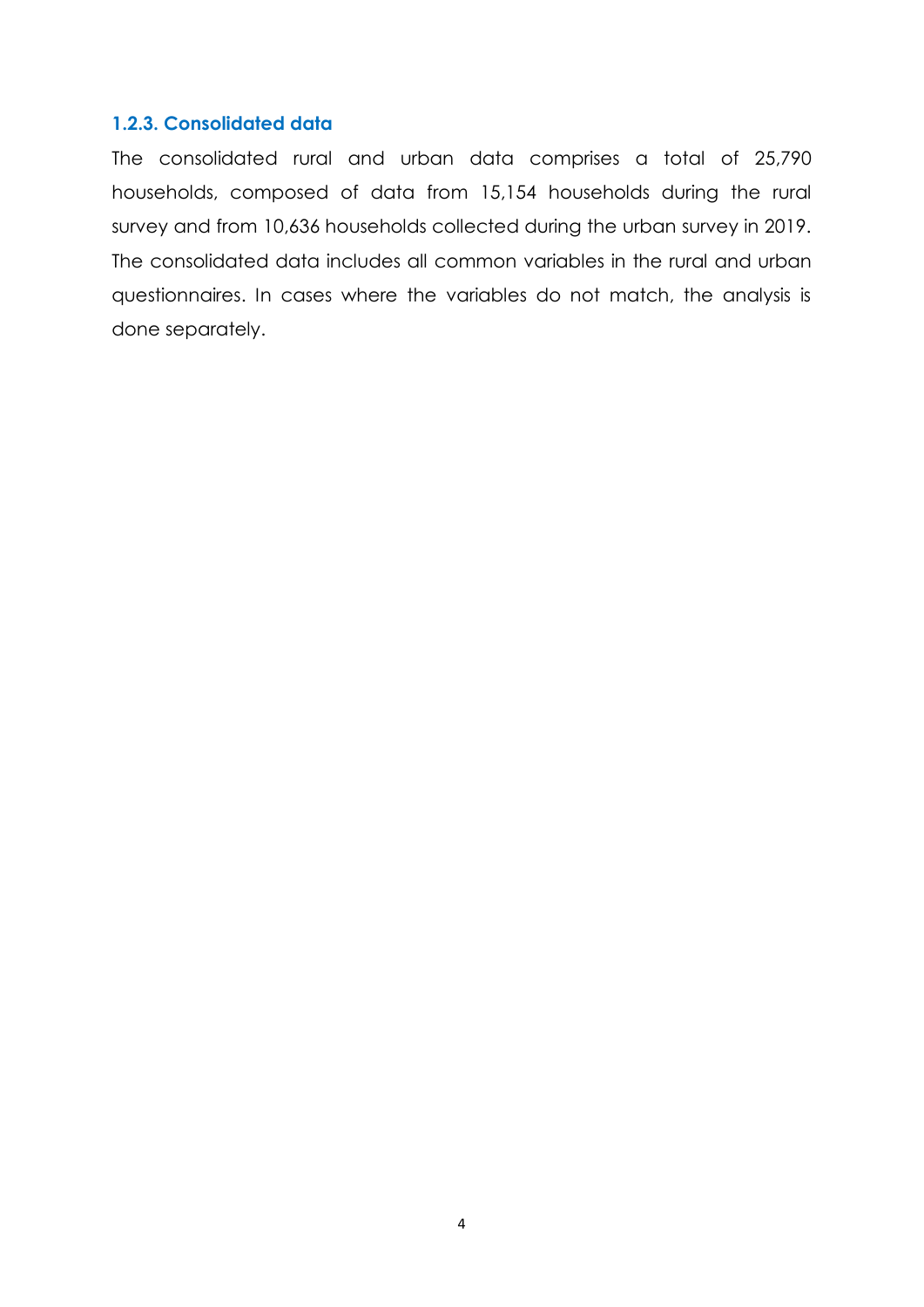## **Social Safety Nets**

## **2.1. Introduction**

Social protection increases the resilience of populations in three main ways. It builds anticipatory capacity by helping people prepare and plan for shocks and disasters; increases absorptive capacity during a shock by providing people with a safety net to meet their basic needs and builds adaptive capacity in the long term through sustainable livelihood promotion.<sup>6</sup> ZimVAC collects data on different forms of social protection provided by government, relatives and others (UN/NGO; churches) to make households resilient to food and nutrition insecurity.

## **2.2. Descriptive analysis of forms of social support**

Table 1 shows the sources of social support that households in Zimbabwe received. Save for support from churches and urban non-relatives, rural households are more likely to have received support from any other source. The largest source of support for rural households in Zimbabwe is the government. At least 56.4% of rural households received support from the government versus 6.2% of the urban households. Urban relatives and rural relatives constitute the second and third largest source of support for the rural households, respectively. UN/NGOs constitute the fourth most important source of support for the rural households, with 13.8% of the households having received support from UN/NGOs.

|            |          |          |          | <b>Difference</b> |
|------------|----------|----------|----------|-------------------|
| Source     | National | Urban[U] | Rural[R] | $[U - R]$         |
| Government | 0.355    | 0.062    | 0.564    | $-0.502***$       |
| UN/NGO     | 0.094    | 0.032    | 0.138    | $-0.107***$       |

## **Table 1. Forms of social support**

**.** 

<sup>6</sup>Ulrich, M (2016): Increasing people's resilience through social protection, Resilience Intel, May 2016 Issue no. 3.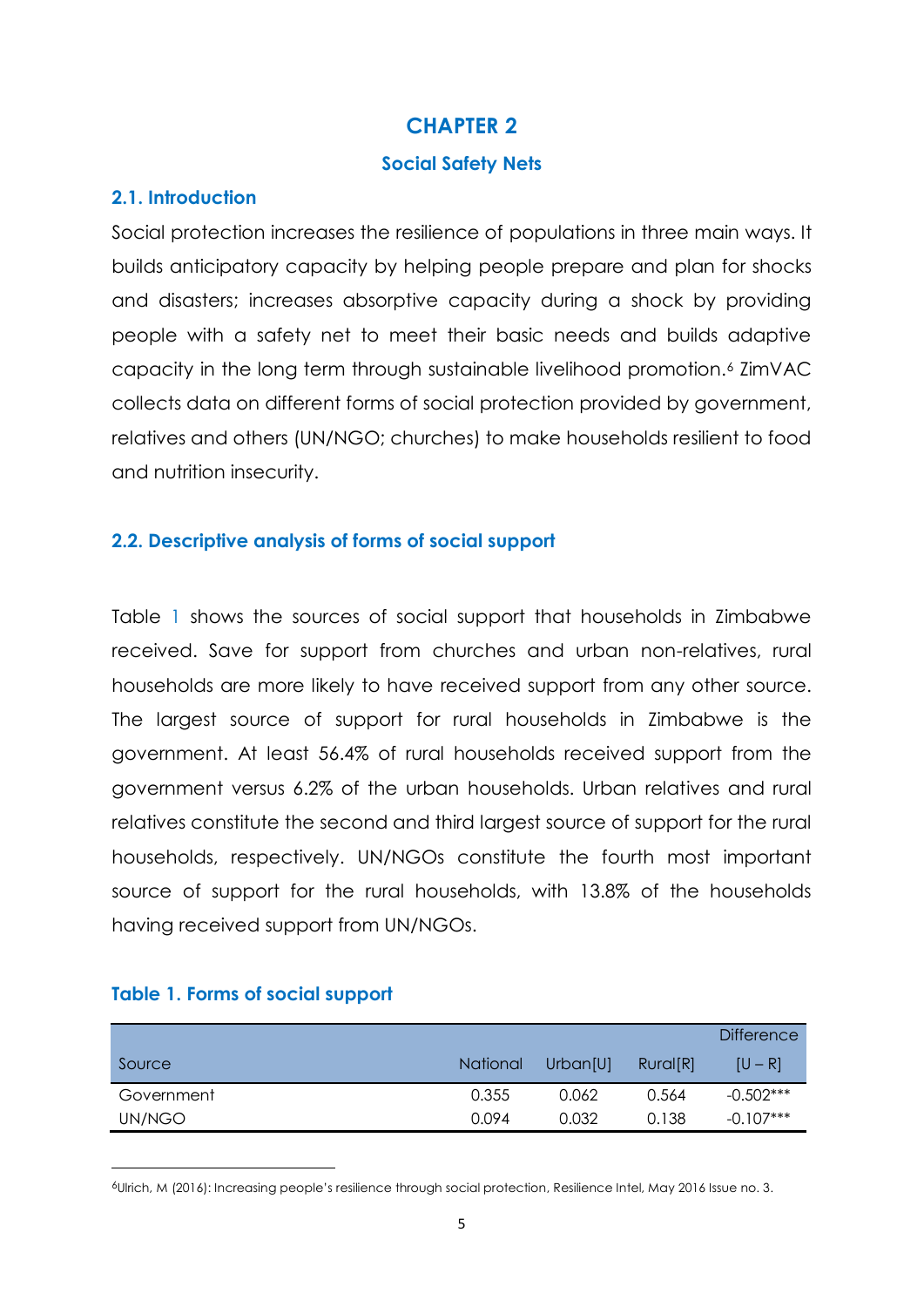| Churches            | 0.041 | 0.049 | 0.034 | $0.015***$  |
|---------------------|-------|-------|-------|-------------|
| Rural relatives     | 0.145 | 0.126 | 0.158 | $-0.032***$ |
| Rural non-relatives | 0.098 | 0.099 | 0.098 | 0.001       |
| Urban relatives     | 0.169 | 0.160 | 0.175 | $-0.016***$ |
| Urban non-relatives | 0.021 | 0.027 | 0.016 | $0.011***$  |
| Diaspora            | 0.111 | 0.110 | 0.112 | $-0.001$    |
| Mutual group        | 0.020 | 0.008 | 0.028 | $-0.020***$ |
| Civic group         | 0.010 | 0.006 | 0.013 | $-0.006***$ |
| Charitable group    | 0.008 | 0.010 | 0.007 | $0.003***$  |

Notes: The fifth column shows the results of two-tailed t-test for the difference in the means. \*\*\*, \*\*, and \* indicate the 1, 5, and 10 percent levels of significance.

When one looks at the sources of support for the urban households, urban and rural relatives form the first and second largest forms of support for the urban households. Rural non-relatives and the government constitute the third and fourth most important sources of support for the urban households in Zimbabwe.

## **2.3. Inferential analysis of forms of social support**

#### **2.3.1. Determinants of government support**

Table 2 shows that being in the rural areas increases the probability of a household receiving any form of government support. Column (I) of the table shows that a household in rural areas has 42.1% more likelihood of receiving any form of government support than its urban counterpart holding all things equal. Government support generally is not statistically gender specific as the results in Column (I) to (III) generally display no statistically significant gender heterogeneity. Furthermore, the age of the household head increases the probability of the household receiving support from the government.

#### **Table 2. Determinants of receiving government support**

| <b>VARIABLES</b>                   | <b>OLS</b>   | Probit      | Logit       |
|------------------------------------|--------------|-------------|-------------|
|                                    |              | (II)        | (III)       |
| Household is located in rural area | $0.421***$   | $1.519***$  | $2.683***$  |
|                                    | (0.00799)    | (0.0340)    | (0.0646)    |
| Household head is female           | $0.0169*$    | 0.0552      | 0.0931      |
|                                    | (0.0102)     | (0.0385)    | (0.0655)    |
| Household head age [Years]         | $0.00611***$ | $0.0196***$ | $0.0330***$ |
|                                    | (0.000237)   | (0.000807)  | (0.00138)   |
| Married living together            | $-0.0406**$  | $-0.114$    | $-0.173$    |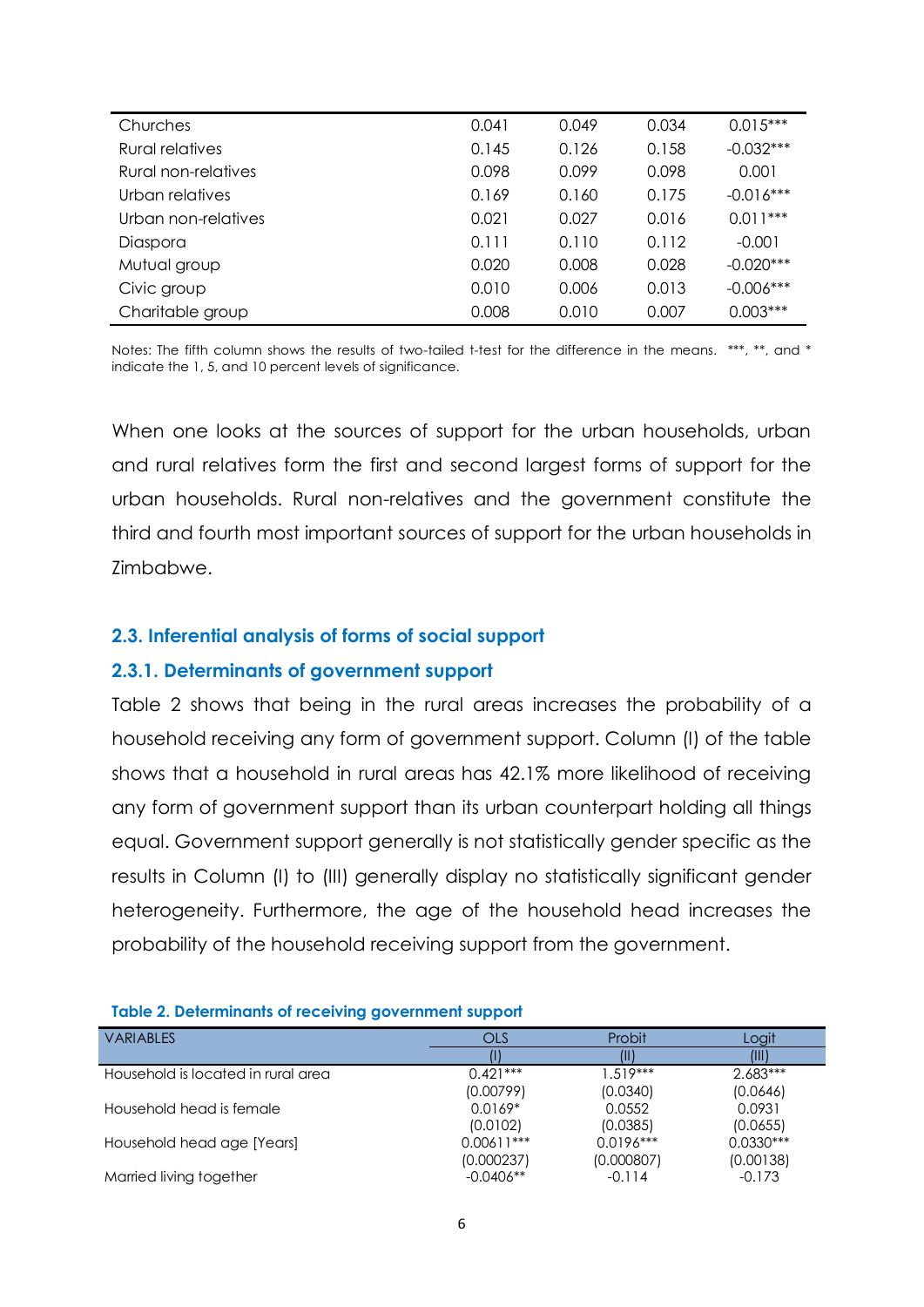|                                     | (0.0180)     | (0.0796)    | (0.138)     |
|-------------------------------------|--------------|-------------|-------------|
| Married living apart                | $-0.0446**$  | $-0.110$    | $-0.157$    |
|                                     | (0.0196)     | (0.0842)    | (0.146)     |
| Divorced/separated                  | $-0.0529***$ | $-0.145*$   | $-0.234$    |
|                                     | (0.0202)     | (0.0874)    | (0.152)     |
| Primary level                       | $-0.0214**$  | $-0.0318$   | $-0.0475$   |
|                                     | (0.0108)     | (0.0330)    | (0.0555)    |
| <b>ZJC</b> level                    | $-0.0329**$  | $-0.0496$   | $-0.0711$   |
|                                     | (0.0129)     | (0.0404)    | (0.0678)    |
| O'level                             | $-0.0319***$ | $-0.0623*$  | $-0.0919$   |
|                                     | (0.0119)     | (0.0372)    | (0.0623)    |
| A' level                            | $-0.0377**$  | $-0.236***$ | $-0.464***$ |
|                                     | (0.0163)     | (0.0896)    | (0.161)     |
| Diploma/Certificate after secondary | $-0.0409**$  | $-0.0926$   | $-0.221$    |
|                                     | (0.0168)     | (0.0813)    | (0.151)     |
| Graduate/Post-Graduate              | $-0.0345*$   | $-0.0570$   | $-0.184$    |
|                                     | (0.0190)     | (0.104)     | (0.201)     |
| Household size                      | $0.0103***$  | $0.0389***$ | $0.0672***$ |
|                                     | (0.00266)    | (0.00923)   | (0.0159)    |
| $ln($ Income $)$                    | $-0.00343*$  | $-0.00811$  | $-0.0125$   |
|                                     | (0.00429)    | (0.0141)    | (0.0240)    |
| Constant                            | $-0.0985***$ | $-2.014***$ | $-3.394***$ |
|                                     | (0.0290)     | (0.122)     | (0.213)     |
| <b>Observations</b>                 | 21,569       | 21,569      | 21,569      |
| R-squared                           | 0.308        |             |             |

Robust standard errors in parentheses: \*\*\* p<0.01, \*\* p<0.05, \* p<0.1. The results control for 9 province dummies and 9 religion dummies

## **2.3.2. Determinants of UN/NGO support**

[Table 3](#page-7-0) shows that the probability of a household receiving support from UN/NGOs largely follows the same pattern as that of receiving support from the government as highlighted in the previous section. The major difference between the targeting of the government and UN/NGOs is that UN/NGOs have gender heterogenic targeting with female headed households more likely to receive social support from UN/NGOs than their male headed counterparts. The targeting of rural households by both the government and UN/NGOs is highly commendable given the high prevalence of food insecurity in rural areas in Zimbabwe.

# <span id="page-7-0"></span>**Table 3. Determinants of the household receiving social support from UN/NGO**

| <b>VARIABLES</b>                   | OLS           | Probit       | Logit        |
|------------------------------------|---------------|--------------|--------------|
|                                    |               |              | AN           |
| Household is located in rural area | $0.106***$    | $0.779***$   | $1.641***$   |
|                                    | (0.00528)     | (0.0429)     | (0.0935)     |
| Household head is female           | $0.0145**$    | $0.109**$    | $0.196**$    |
|                                    | (0.00714)     | (0.0493)     | (0.0959)     |
| Household head age [Years]         | $0.000480***$ | $0.00274***$ | $0.00502***$ |
|                                    | (0.000170)    | (0.000973)   | (0.00182)    |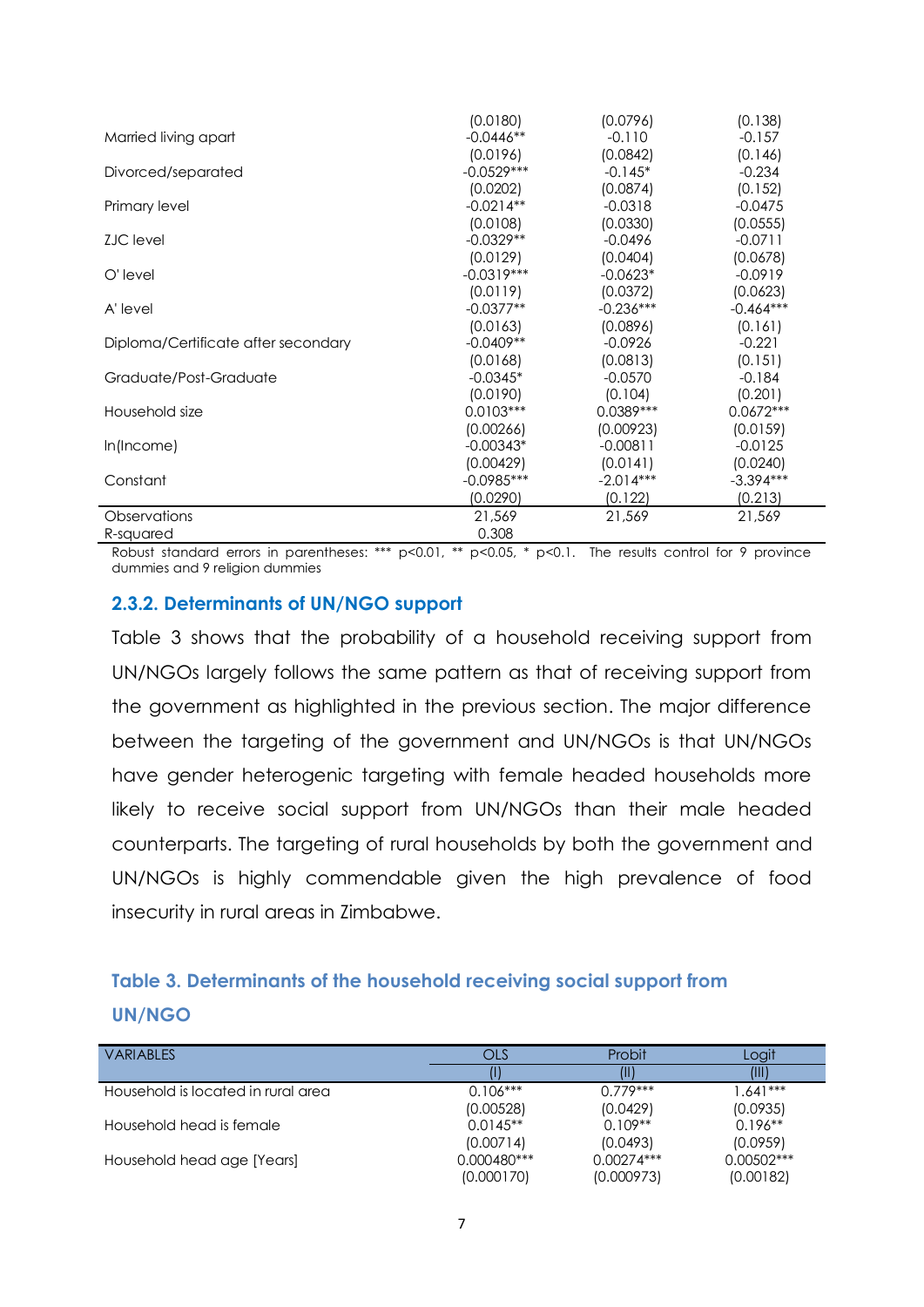| Married living apart                | $-0.0373***$ | $-0.252**$  | $-0.511***$ |
|-------------------------------------|--------------|-------------|-------------|
|                                     | (0.0139)     | (0.101)     | (0.196)     |
| Primary level                       | $-0.0236***$ | $-0.0923**$ | $-0.156**$  |
|                                     | (0.00851)    | (0.0384)    | (0.0701)    |
| <b>ZJC</b> level                    | $-0.0347***$ | $-0.138***$ | $-0.247***$ |
|                                     | (0.00964)    | (0.0492)    | (0.0920)    |
| O'level                             | $-0.0382***$ | $-0.174***$ | $-0.324***$ |
|                                     | (0.00891)    | (0.0453)    | (0.0850)    |
| A' level                            | $-0.0454***$ | $-0.270**$  | $-0.563**$  |
|                                     | (0.0117)     | (0.109)     | (0.234)     |
| Diploma/Certificate after secondary | $-0.0604***$ | $-0.384***$ | $-0.817***$ |
|                                     | (0.0110)     | (0.111)     | (0.242)     |
| Graduate/Post-Graduate              | $-0.0592***$ | $-0.337**$  | $-0.774***$ |
|                                     | (0.0125)     | (0.136)     | (0.299)     |
| Household size                      | 0.00824***   | $0.0465***$ | $0.0843***$ |
|                                     | (0.00206)    | (0.0108)    | (0.0201)    |
| $ln($ Income $)$                    | $0.0129***$  | $0.0708***$ | $0.140***$  |
|                                     | (0.00123)    | (0.00721)   | (0.0141)    |
| Constant                            | $-0.0742***$ | $-2.825***$ | $-5.438***$ |
|                                     | (0.0186)     | (0.201)     | (0.488)     |
| Observations                        | 21,568       | 21,568      | 21,568      |
| R-squared                           | 0.068        |             |             |

Robust standard errors in parentheses: \*\*\* p<0.01, \*\* p<0.05, \* p<0.1. The results control for 9 province dummies and 9 religion dummies

# **2.4 Chapter summary and implications of the results in relation to COVID-19 pandemic**

The results show that traditionally, more social protection programmes are directed towards rural households as compared to urban households. More so, the results show that government is the largest source of support for rural households in Zimbabwe. Only 6.2% of the surveyed households indicated that they receive support from government as compared to 56.4% of rural households that indicated they receive support from the government. Furthermore, the results reveal that a household in rural areas has 42.1% more likelihood of receiving any form of government support than its urban counterpart holding all things equal. Urban relatives and rural relatives constitute the second and third largest source of support for the rural households with UN/NGOs constituting the fourth most important source of support for the rural households. The results also show that government support is not statistically gender specific and that age of the household head increases the probability of the household receiving support from the government.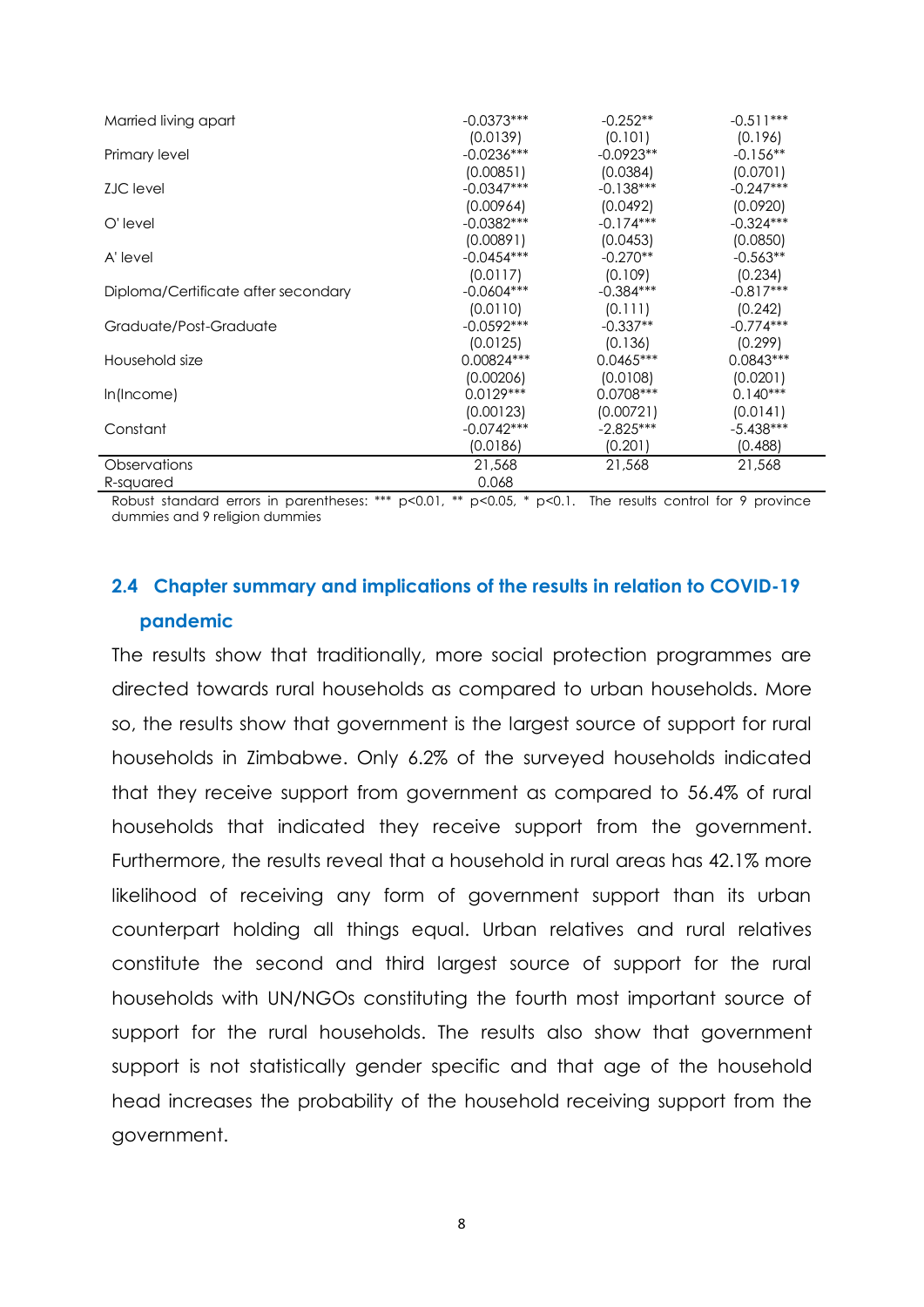As for the sources of social support for the urban households, urban and rural relatives form the first and second largest forms of support. In addition, the results show that the probability of a household receiving support from UN/NGOs is gender heterogenic targeting with female headed households more likely to receive social support from UN/NGOs than their male headed counterparts. The targeting of rural households by both the government and UN/NGOs is highly commendable given the high prevalence of food insecurity in rural areas in Zimbabwe.

There is however need for both the government and NGOs to extend their social support programmes to urban households as the containment strategy of the lockdown has negatively affected household income levels for those households reliant of the informal sector making them food insecure and in need of social protection. More so, urban households are more vulnerable to the effects of COVID-19 as their safety nets were greatly affected by the lockdown. For example, the results revealed that urban and rural relatives form the first and second largest forms of social support for urban households and due to mobility restrictions and social distancing measures due to the lockdown, this immediate safety net for the urban households is greatly affected. Such a situation makes urban households vulnerable. Hence the need to extend the social protection programmes to urban households that usually did not qualify for social protection programmes implemented by both government and its development partners.

9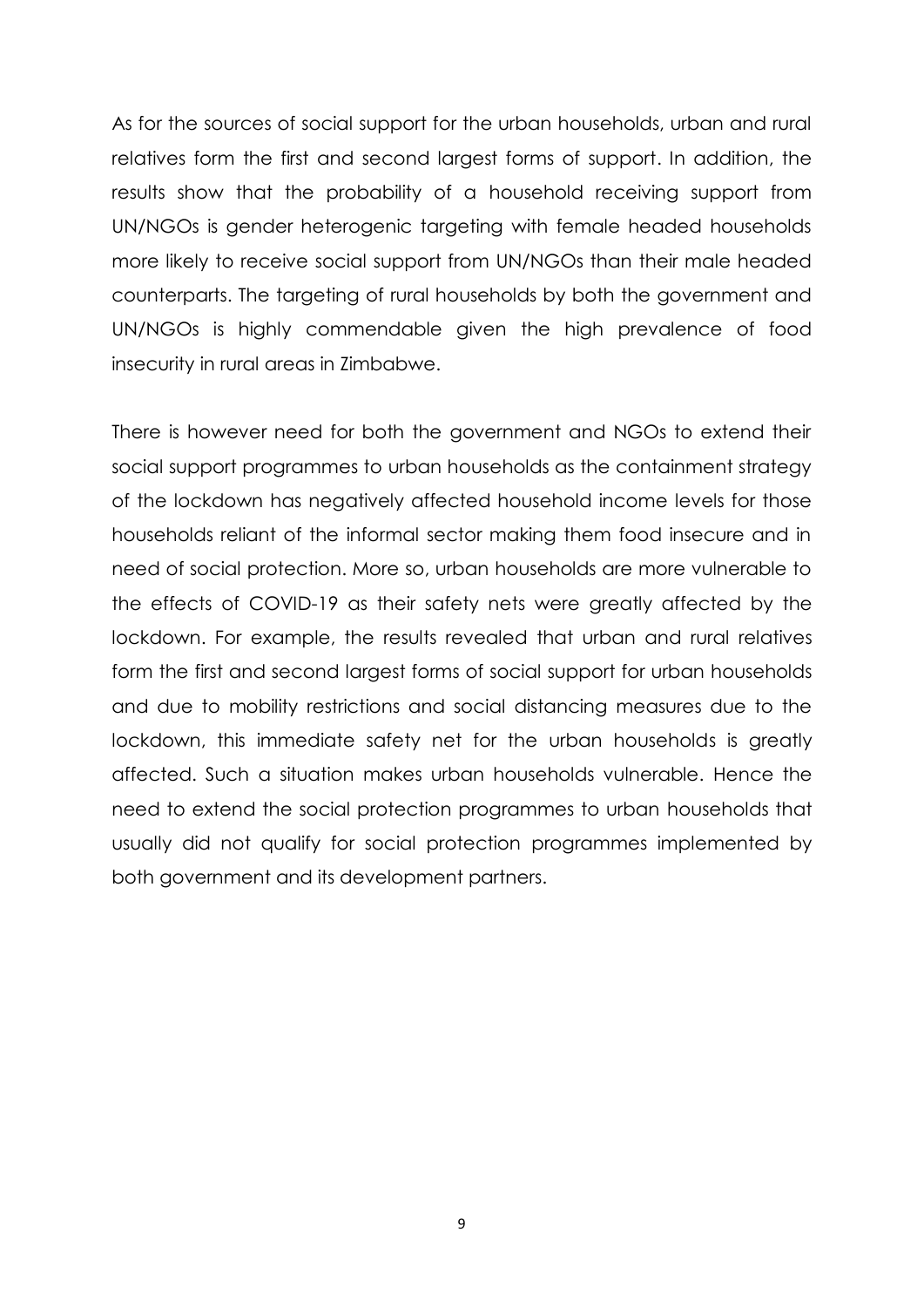## **Remittances**

## **3.1. Introduction**

For most emerging economies, remittances are the most important buffer for unexpected life expenses and investments into a better future. Remittances are extremely important to household survival and sustainability in Zimbabwe, crucial financing lifeline for many poor families and have a direct impact on nutrition and health<sup>7</sup>. Remittance inflows to GDP (%) in Zimbabwe were reported at 7.58 % in 2017, according to the World Bank collection of development indicators8. According to World Remit9, Zimbabwe was one of the top five beneficiaries of international remittances in Africa for 2019. This statistic underlines the importance of diaspora remittances as a source of social protection. Zimbabwe received more than US\$505 million in international remittances from January to June 2019 and indications are that the annual figure will fall slightly short of the US\$1,1 billion received in 2018. Of the 2018 figure, US\$620 million was the share for diaspora remittances<sup>6</sup>. While remittances generally involve cash transfers, another popular source of remittances had been through non-cash remittances. The most common non-cash remittances include foodstuffs (for example, maize-meal, sugar, salt, and cooking oil).

## **3.2. Descriptive analysis of remittances**

[Table 4](#page-11-0) shows that at the 1% level of significance, rural households are less likely to receive remittances than their urban counterparts before controlling for observed confounders. Furthermore, the amount of remittances that rural households receive as remittances is ceteris paribus lower than that of urban households.

**.** 

 $^7$  Tevera & Chikanda (2009)[. Migrant Remittances and Household Survival in Zimbabwe.](https://scholars.wlu.ca/cgi/viewcontent.cgi?article=1045&context=samp) Southern African [Migration Programme.](https://scholars.wlu.ca/samp)<https://scholars.wlu.ca/samp/>

<sup>8</sup> https//data.worldbank.org

<sup>9</sup> [www.worldremit.com](http://www.worldremit.com/)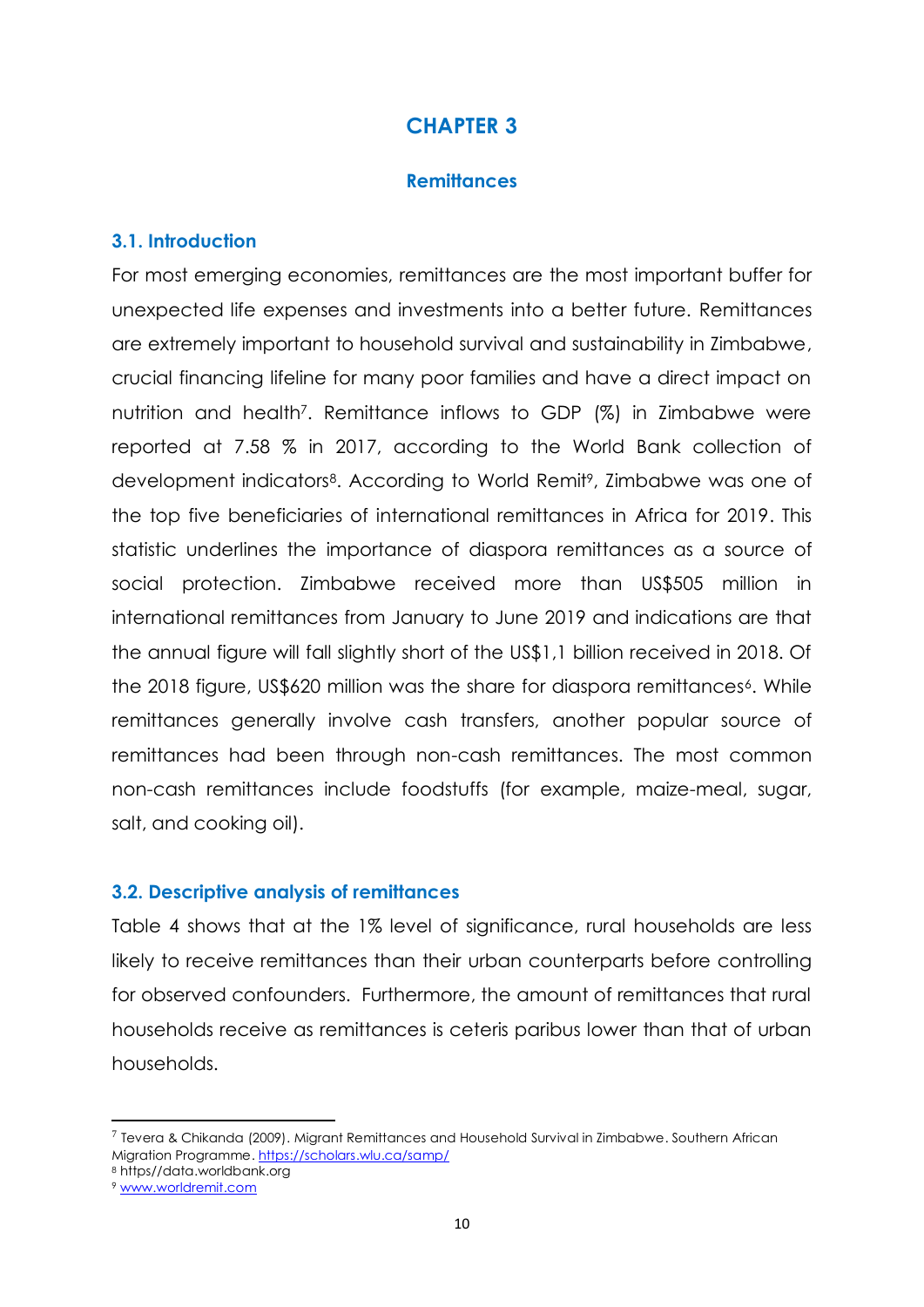## <span id="page-11-0"></span>**Table 4. Summary of remittances**

|                                | Rural [R] |        | Urban [U] |         | <b>Difference</b> |
|--------------------------------|-----------|--------|-----------|---------|-------------------|
|                                | Mean      | S.D    | Mean      | S.D     | $[R-U]$           |
| Household received remittances | 0.132     | 0.339  | 0.151     | 0.358   | $-0.019***$       |
| Remittances [ZWL]              | 10.006    | 70.326 | 82.509    | 564.193 | $-72.503***$      |

Notes: The fifth column shows the results of two-tailed t-test for the difference in the means. \*\*\*, \*\*, and \* indicate the 1, 5, and 10 percent levels of significance.

## **3.3. Inferential analysis of remittances**

[Table 5](#page-11-1) shows that ceteris paribus households located in rural areas and female headed households are more likely to receive remittances or receive more remittances than their counterparts after controlling for observed confounding variables. The result is also the same when one looks at the age of the household head. An increase in the age of the household head increases the probability that the household receives remittances or the amount of remittances received all else being equal.

## <span id="page-11-1"></span>**Table 5. OLS estimates of determinants of remittances**

|                                    | Household   | Amount of   |
|------------------------------------|-------------|-------------|
|                                    | received    | remittances |
|                                    | remittances | [ZWL]       |
| <b>VARIABLES</b>                   |             | (II)        |
| Household is located in rural area | $0.0350***$ | $0.228***$  |
|                                    | (0.00729)   | (0.0357)    |
| Household head is female           | $0.0582***$ | $0.269***$  |
|                                    | (0.00917)   | (0.0410)    |
| Household head age [Years]         | 0.00360***  | $0.0174***$ |
|                                    | (0.000210)  | (0.00100)   |
| Married living together            | $-0.151***$ | $-0.722***$ |
|                                    | (0.0198)    | (0.0766)    |
| Married living apart               | $-0.0444**$ | $-0.257***$ |
|                                    | (0.0219)    | (0.0797)    |
| Divorced/separated                 | $-0.133***$ | $-0.577***$ |
|                                    | (0.0221)    | (0.0858)    |
| Widow/widower                      | $-0.123***$ | $-0.605***$ |
|                                    | (0.0211)    | (0.0799)    |
| O'level                            | $-0.0151$   | $-0.110**$  |
|                                    | (0.00993)   | (0.0492)    |
| Diploma/Certificate after primary  | $-0.0444$   | $-0.296*$   |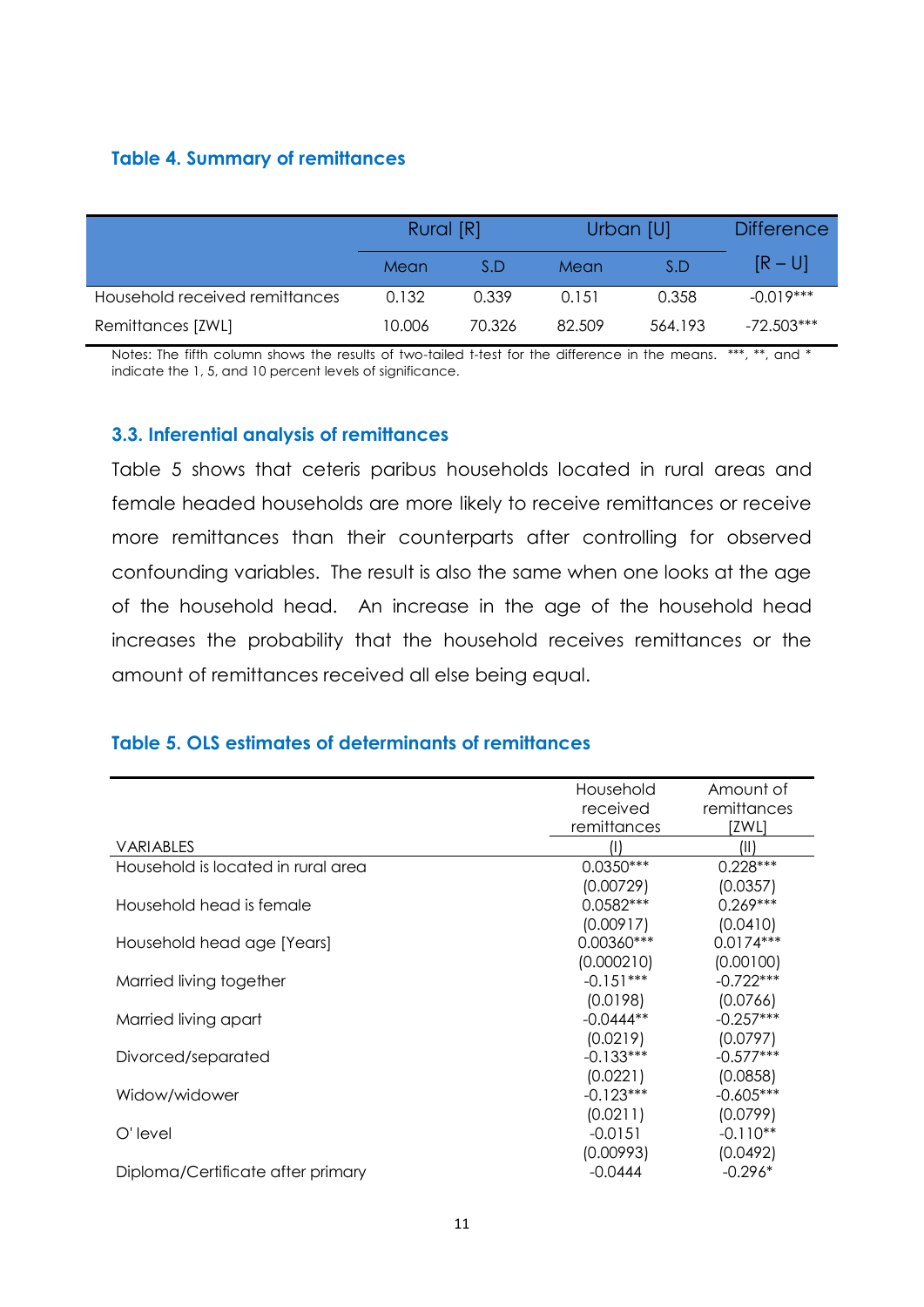|                                     | (0.0359)     | (0.172)      |
|-------------------------------------|--------------|--------------|
| Diploma/Certificate after secondary | $-0.0327*$   | $-0.191**$   |
|                                     | (0.0178)     | (0.0848)     |
| Graduate/Post-Graduate              | $-0.0578***$ | $-0.355***$  |
|                                     | (0.0199)     | (0.103)      |
| Household size                      | $-0.0118***$ | $-0.0580***$ |
|                                     | (0.00222)    | (0.0109)     |
| $ln($ Income $)$                    | $0.0347***$  | $0.221***$   |
|                                     | (0.00112)    | (0.00771)    |
| Members with mother alive           | 0.00637      | $0.0490**$   |
|                                     | (0.00406)    | (0.0192)     |
| Constant                            | $-0.0506**$  | $-2.401***$  |
|                                     | (0.0249)     | (0.111)      |
| Observations                        | 18,404       | 18,404       |
| R-squared                           | 0.089        |              |

Robust standard errors in parentheses: \*\*\*  $p<0.01$ , \*\*  $p<0.05$ , \*  $p<0.1$ . The results control for 9 province dummies and 9 religion dummies

# **3.4 Chapter summary and implication of the results in relation to COVID-19 pandemic**

During crisis periods such at the COVID-19 pandemic, containment measures such as lockdowns usually present challenges for those trying to access funds sent to them<sup>10</sup>. Receiving cash remittances can become mission impossible as some agents may be closed without any specific provisions recognizing them as essential services. In some cases clients often face long queues, due to the lower number of agents and the shorter operating hours. Concerning non-cash remittances, the lockdown and mobility restrictions, both in-country and between countries are likely to affect non-cash remittances such as groceries. For examples, thousands of Zimbabweans across the borders usually send non-cash groceries to their parents or relatives in the urban and rural areas monthly and due to the closure of the borders by neighbouring countries, non-cash remittances have been greatly affected, exposing the usual recipients to food and nutrition insecurities.

Cash remittances normally attract some transaction fees to the sender and in crises times such as the COVID-19 pandemic, there is need to reduce the transaction charges by operators of the platforms used for such transactions, e.g. Mukuru, Worldremit, Ecocash, One Wallet etc. According to the

12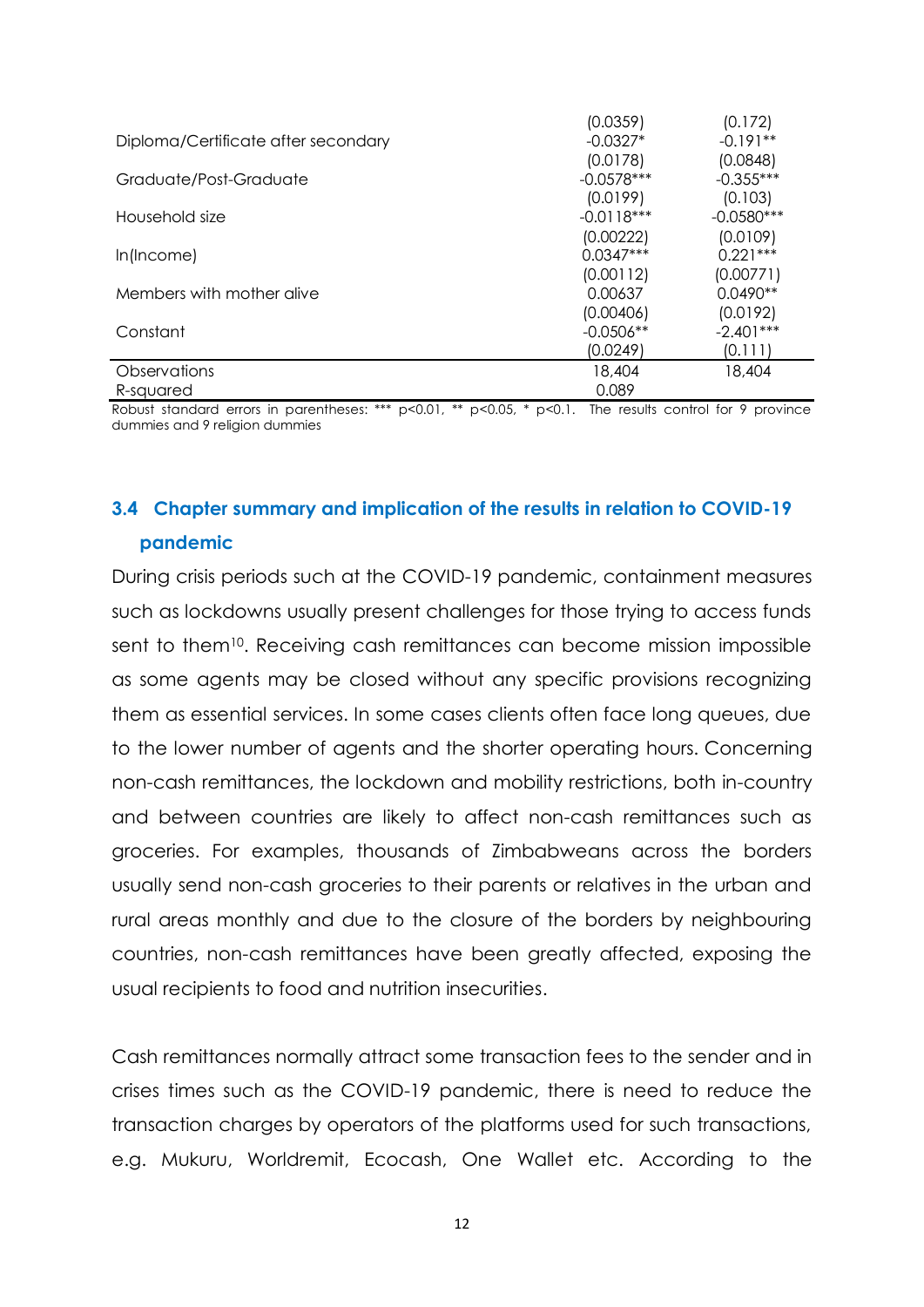WorldBank<sup>10</sup>, even small changes in remittance policy can have a big effect on both the sender and receiver. Given the scale and importance of remittances in emerging economies, actions to reduce the cost of transactions and make it easier to send and receive them can immediately improve livelihoods<sup>11</sup>.

**.** 

<sup>10</sup> https//data.worldbank.org

<sup>11</sup>Mora&Rutkowski (2020). <https://blogs.worldbank.org/psd/remittances-times-coronavirus-keep-them-flowing>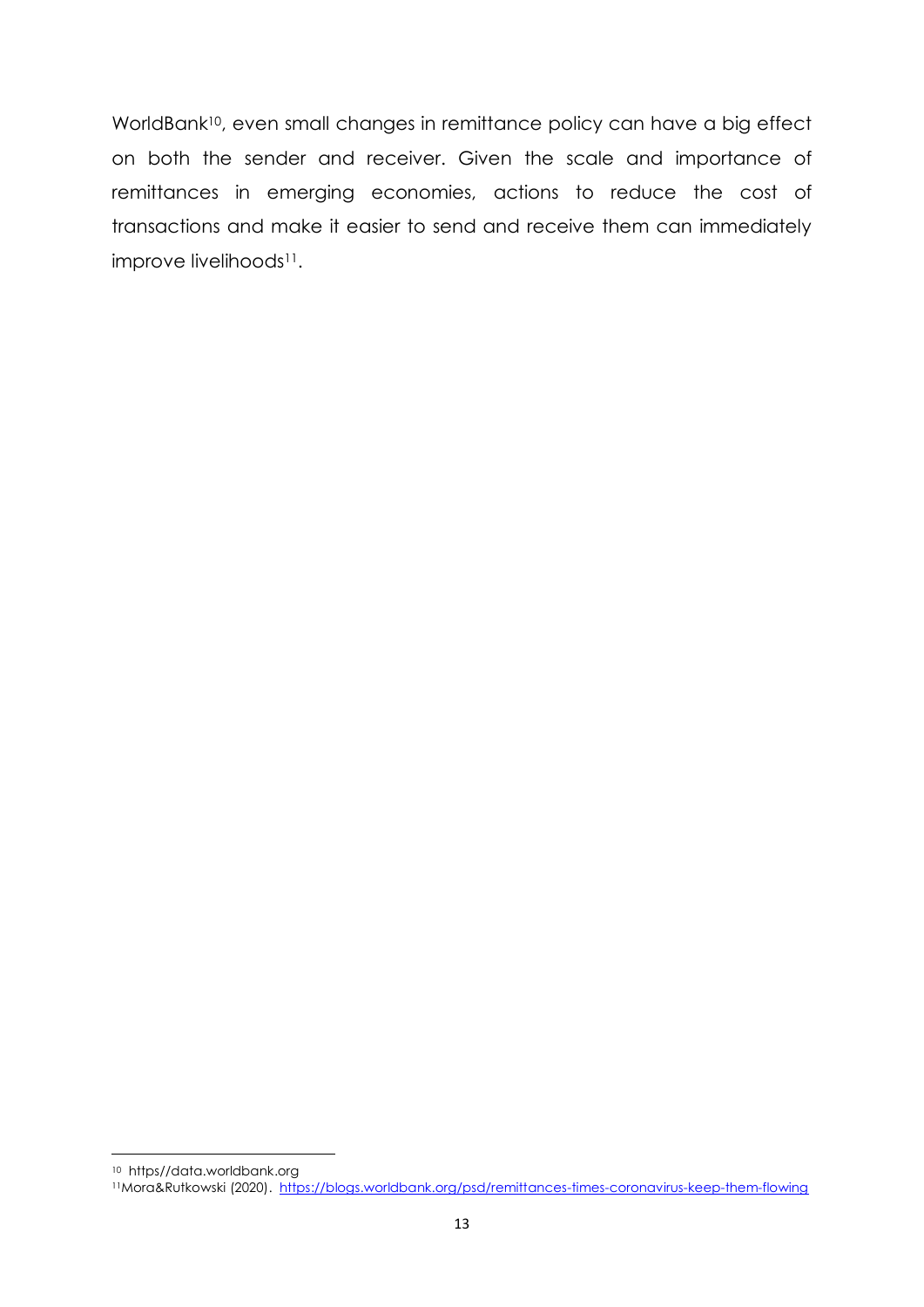## **Treatment Evaluation**

## **4.1. Introduction**

This section assesses the treatment effects of binary treatment using propensity score matching and of continuous treatment variables such as the amount of remittances that the household receives using dose response modelling which are propensity score matching based.

## **4.2. Treatment evaluation with a binary treatment variable**

## **4.2.1. Treatment effect of government support on food insecurity**

[Table 6](#page-14-0) shows the treatment effect of government support on food insecurity. Column (III) of the table shows that at the 5% level of significance, receiving government support is associated with a 1.51% decline in the probability of the rural household being food insecure. The impact of government support whilst being negative in urban areas (Column II) or at the national level (Column III) is not statistically valid at those levels. This finding is consistent with the notion on social protection that government support largely focuses on food and crop support.

| <u>rapid v.ndamnom ondor or governmom support on lood msddomly</u> |                 |            |             |  |
|--------------------------------------------------------------------|-----------------|------------|-------------|--|
|                                                                    | <b>National</b> | Urban      | Rural       |  |
| <b>VARIABLES</b>                                                   |                 | $($ II     | (III)       |  |
| Household received government support                              | $-0.0140$       | $-0.00961$ | $-0.0151**$ |  |
|                                                                    | (0.0112)        | (0.0241)   | (0.00598)   |  |
| Observations                                                       | 24,114          | 10,203     | 13,911      |  |

## <span id="page-14-0"></span>**Table 6.Treatment effect of government support on food insecurity**

Robust standard errors in parentheses: \*\*\* p<0.01, \*\* p<0.05, \* p<0.1.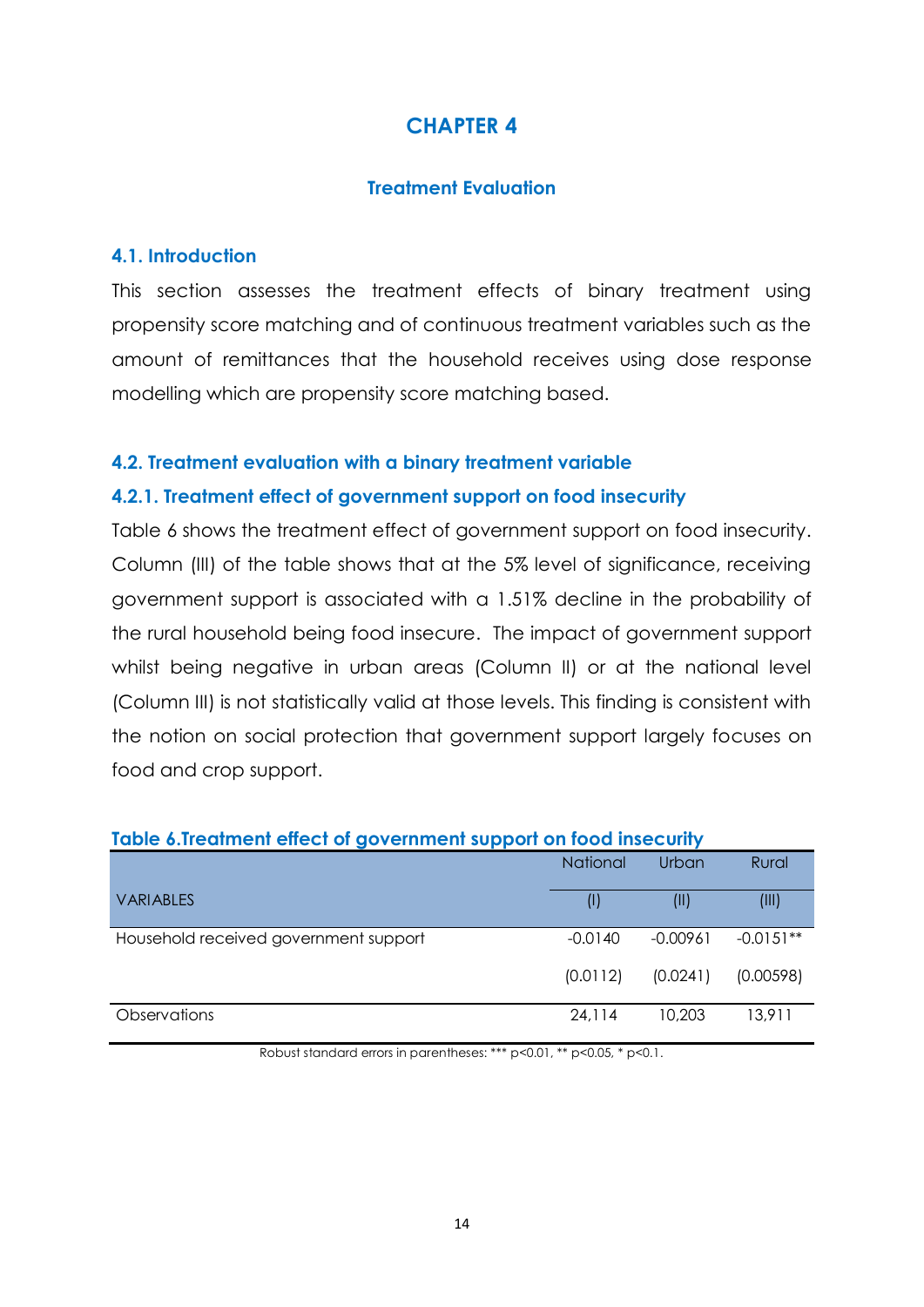## **4.2.2. Treatment effect of UN/NGO support on food insecurity**

[Table 7](#page-15-0) shows the average treatment effect of UN/NGO support on food insecurity. Columns (I) and (II) of the table shows that UN/NGO treatment effect is valid at the national level and in the urban areas. In these two columns, receiving UN/NGO support is associated with a reduction in household food insecurity. Column (II) however shows that whilst the impact on food insecurity is negative in rural areas, it is not statistically valid.

|                                   | <b>National</b> | Urban       | Rural     |
|-----------------------------------|-----------------|-------------|-----------|
| <b>VARIABLES</b>                  | O               | (II)        | (III)     |
| Household received UN/NGO support | $-0.0420**$     | $-0.0680**$ | $-0.0110$ |
|                                   | (0.0169)        | (0.0308)    | (0.0157)  |
| <b>Observations</b>               | 24,114          | 10,203      | 13,911    |

#### <span id="page-15-0"></span>**Table 7. Treatment effect of UN/NGO support on food insecurity**

Robust standard errors in parentheses: \*\*\* p<0.01, \*\* p<0.05, \* p<0.1.

[Table 8](#page-16-0) shows that remittances improve the household dietary diversity score at the 1% level of significance. Figure 1a shows the kernel estimation of the distribution of  $ATE(x,t)$ ,  $ATE(T(x,t)$  and  $ATEN(T(x,t))$ . As for the distributions, it is immediate to see that the household dietary diversity score shows a more disperse distribution for ATET(x,t) compared with ATE(x,t) and ATENT(x,t). Moreover, ATET(x,t) appears much more concentrated on lower values, thus indicating that the effect on treated units seems surprisingly not only less regular, but also weaker for treated than for untreated units.

More interesting for the aim of this paper is the pattern of the dose-response functions. As for both gross and net R&D, it is easy to see that the doseresponse function has two turning points, a maxima followed by a minima. This result says that the overall positive effect of the policy found in the previous regression results in Table is mainly driven by those households receiving lower remittances and those receiving very high remittances. This finding is consistent with the Engel law.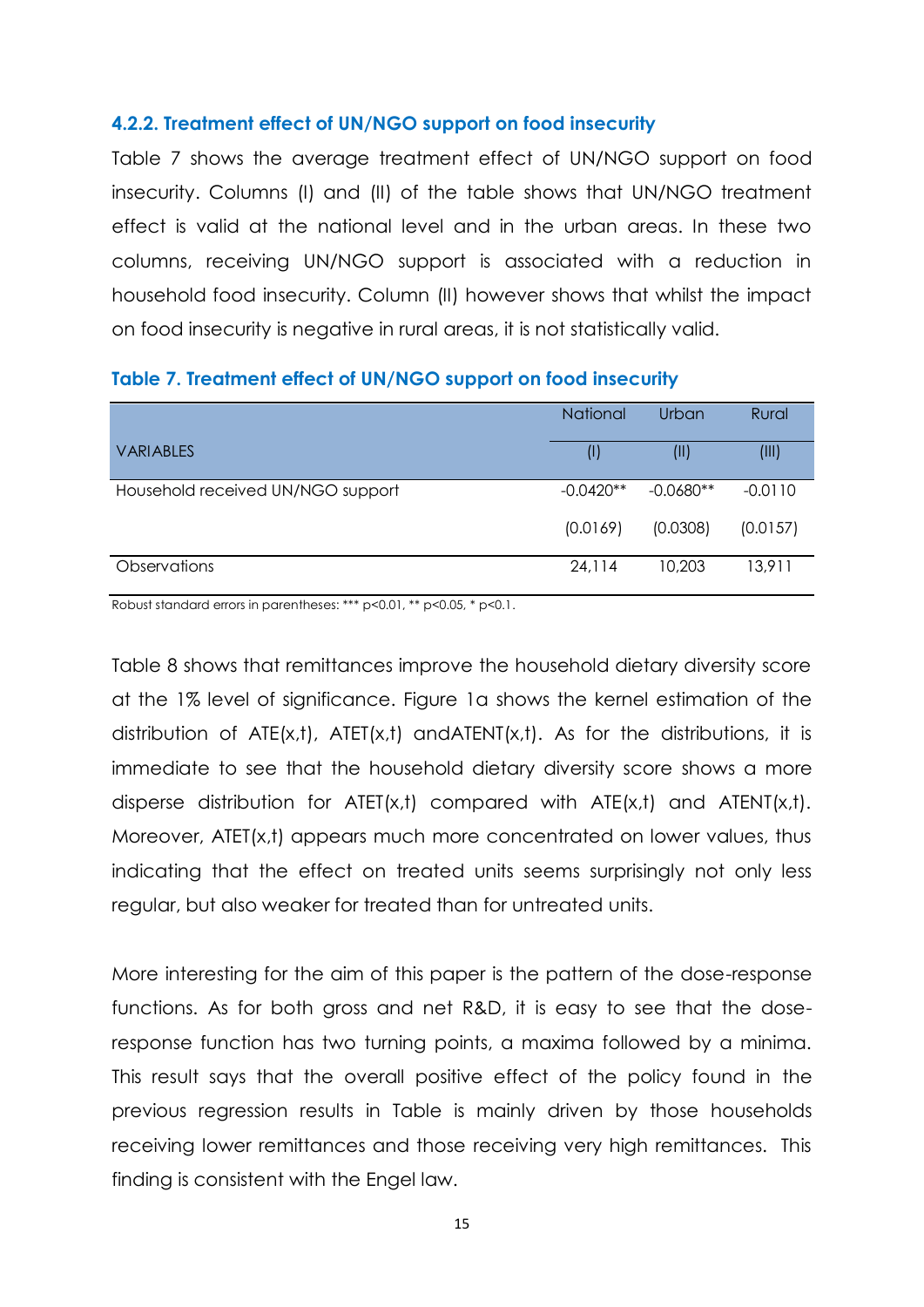# <span id="page-16-0"></span>**Table 8. Baseline regression for assessing the effect of remittances on**

# **household dietary diversity score**

| Treatment [Household received remittances] | $0.125***$    |
|--------------------------------------------|---------------|
|                                            | (0.0441)      |
| Household is located in rural area         | $0.102***$    |
|                                            | (0.0347)      |
| Household head is female                   | $0.107***$    |
|                                            | (0.0412)      |
| Household head age [Years]                 | 0.00706***    |
|                                            | (0.00100)     |
| Primary level                              | $0.444***$    |
|                                            | (0.0458)      |
| <b>ZJC</b> level                           | 0.698***      |
|                                            | (0.0547)      |
| O'level                                    | $0.948***$    |
|                                            | (0.0497)      |
| A' level                                   | $1.259***$    |
|                                            | (0.0834)      |
| Diploma/Certificate after primary          | $1.352***$    |
|                                            | (0.150)       |
| Diploma/Certificate after secondary        | $1.451***$    |
|                                            | (0.0737)      |
| Graduate/Post-Graduate                     | $1.491***$    |
|                                            | (0.0846)      |
| Household size                             | $0.0195*$     |
|                                            | (0.0109)      |
| In(Income)                                 | $0.182***$    |
|                                            | (0.00730)     |
| Mentally ill members                       | $-0.125***$   |
|                                            | (0.0309)      |
| Members with mother alive                  | $-0.0972***$  |
|                                            | (0.0201)      |
| Parameter a                                | $0.0388***$   |
|                                            | (0.0137)      |
| Parameter b                                | $-0.00142***$ |
|                                            | (0.000477)    |
| Parameter c                                | $1.07e-05***$ |
|                                            | $(3.90e-06)$  |
| Observations                               | 18,396        |
| R-squared                                  | 0.182         |

Robust standard errors in parentheses: \*\*\*  $p<0.01$ , \*\*  $p<0.05$ , \*  $p<0.1$ . The results control for 9 province dummies and 9 religion dummies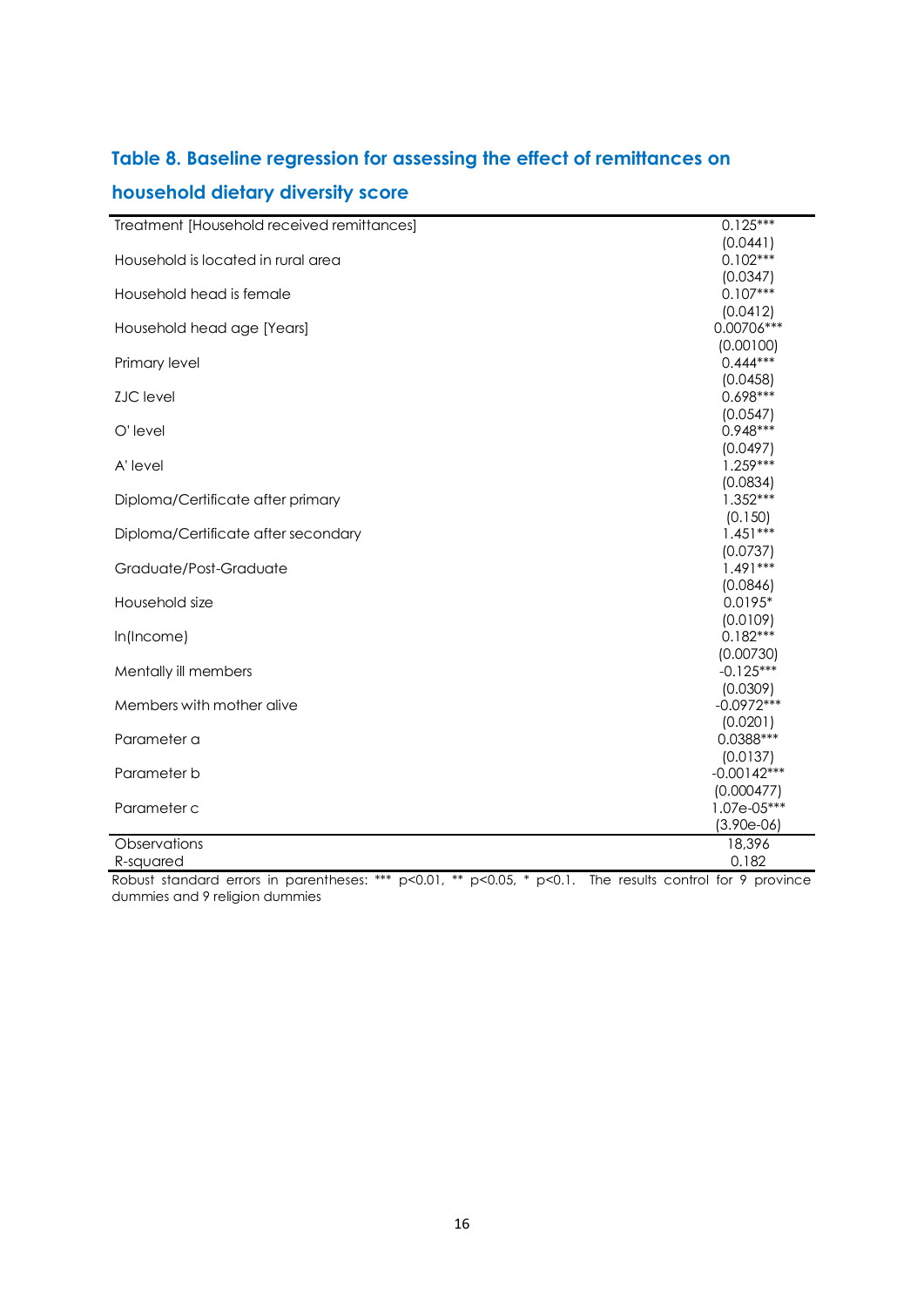

**Figure 1**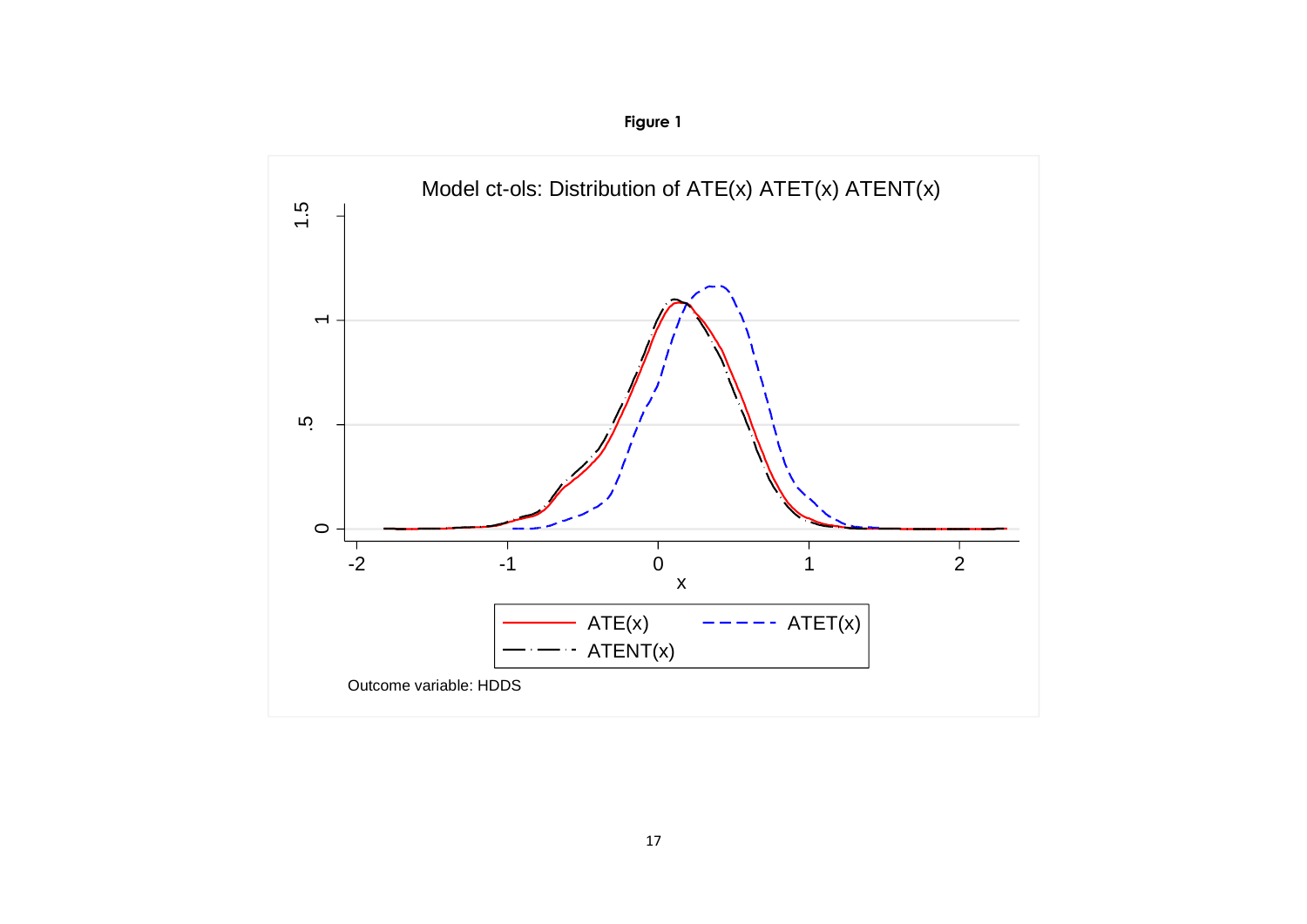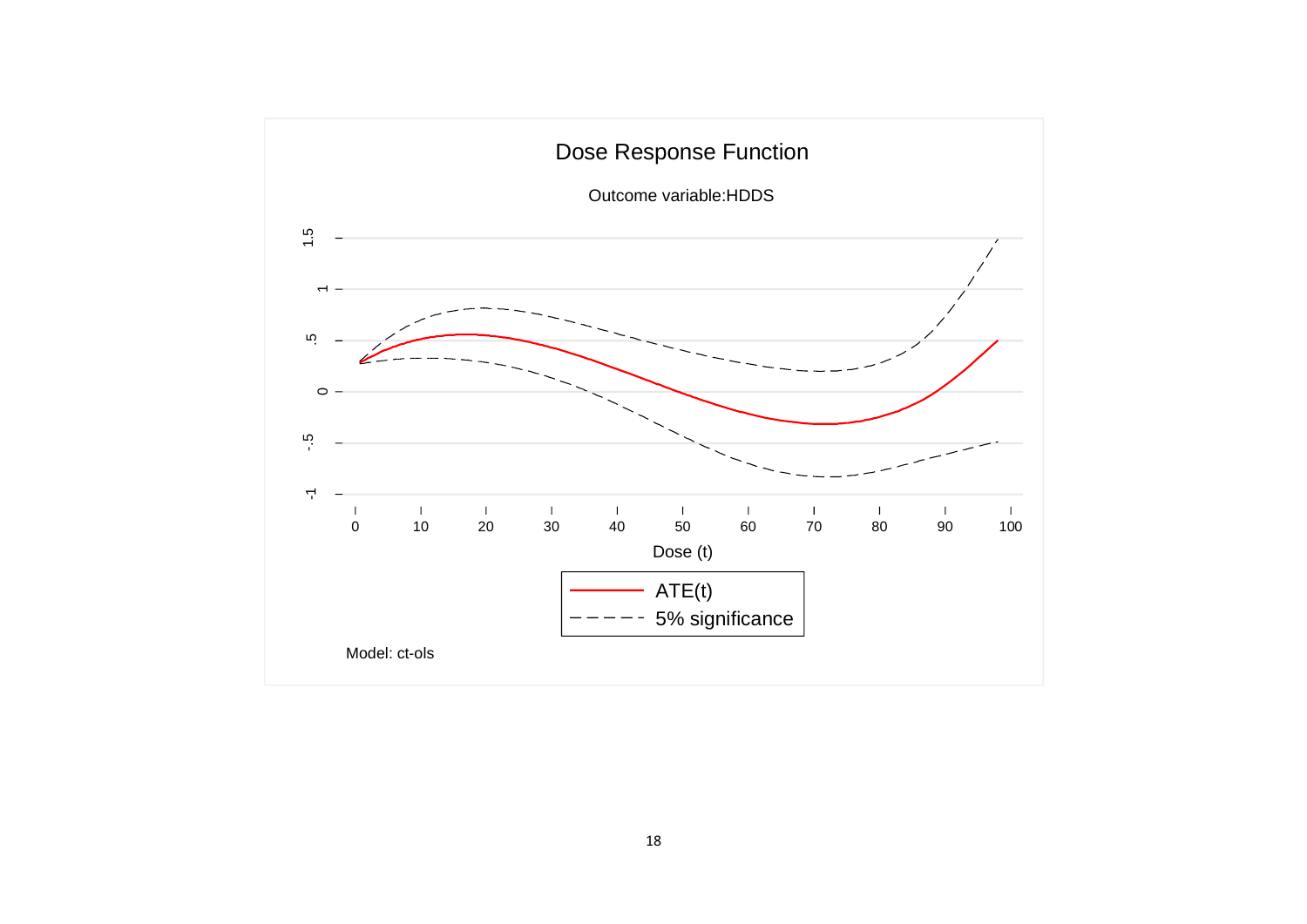